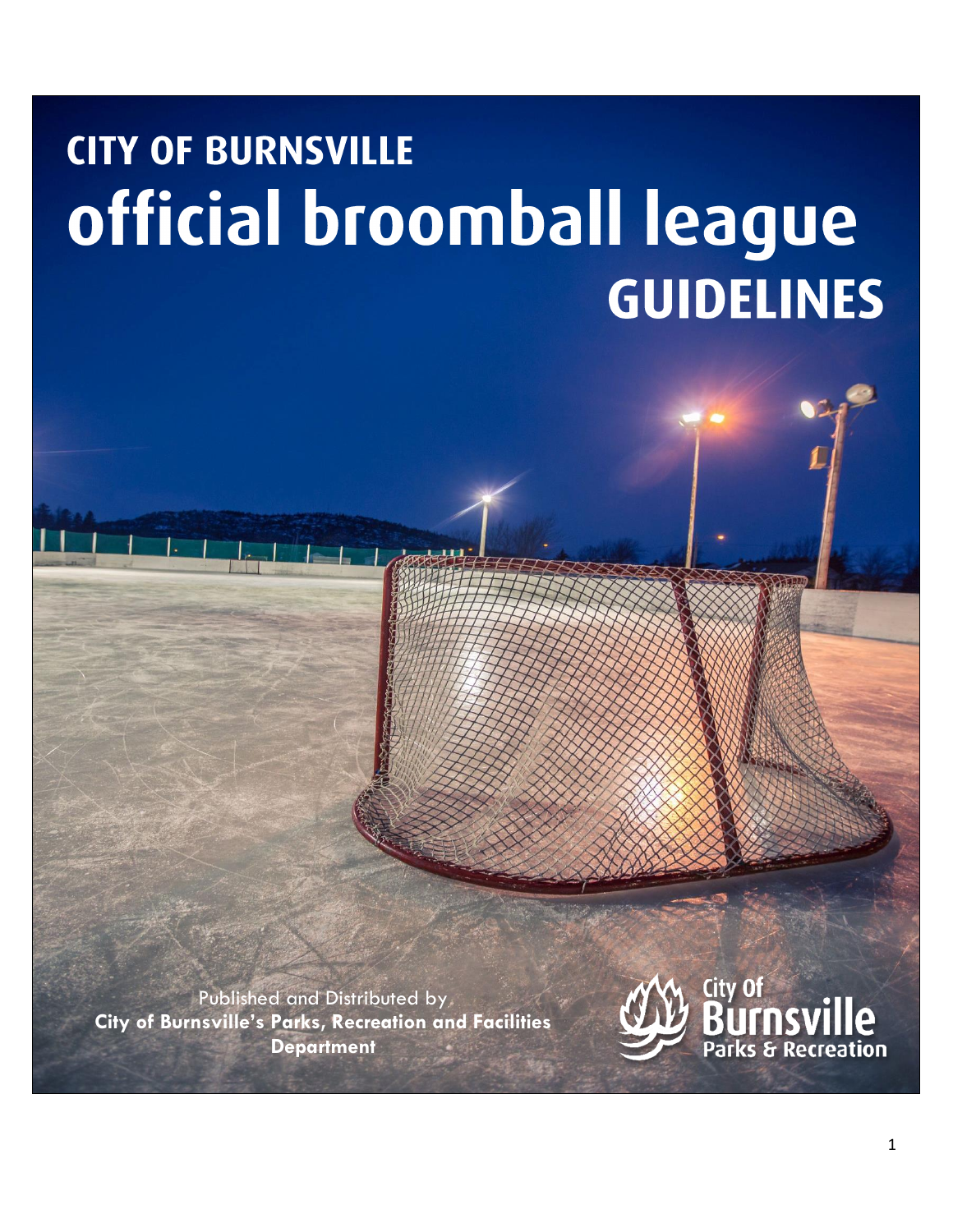The City of Burnsville uses the MRPA/USSSA program as a foundation for the league rules that govern each season of play. However, in some cases the league director and the team managers have voted to modify the state/national rules based on feedback from our players and managers. The following document is a list of the rules that are either different or are a highlight of some of the more popular rules that managers and players should know.

## **General Information & Requirements**

The following rules apply to player eligibility:

- A. All players must be 18 years or older before participating in a game.
- B. Rosters (16 max) should be on file before your first game of the season and changes can be made to rosters throughout the season.
- C. Standings are generally updated online by 12:00 pm the day after a game is completed. A tie between teams with the same winning percentage at the end of the season will be broken using the following tie breaking system:
	- a. Comparison of win/loss record in head to head games.
	- b. Total goal differential in those head to head games.
	- c. Least goal allowed for the season in all games.
- D. Post season play is no longer available thru USSSA. Teams are welcome to seek their own tournaments.
- E. Eligibility: Managers can initiate an eligibility protest with a game official before or during a game, but not after. A \$50 cash payment is due at the time of the protest. If the player is found to be ineligible, the money will be refunded.
- F. Rules: Protests of a rule interpretation must be submitted in writing with a \$50 cash deposit within two working days of the completion of the game in question. The team manager must notify the official during the game that the game is being played under protest. Judgment calls cannot be protested.
- G. Smoking is prohibited within 30 feet of the rink and/or in the warming house.
- H. Teams are encouraged to have two sets of jerseys. One set shall be light in color and the other set shall be dark in color.
- I. Forfeited games are reported as 2-0.

#### **Weather Cancellations and Game Make-ups**

Weather/Game Cancellations will be made AFTER 4 pm daily. The phone line is the first and most reliable source for receiving up to the minute information on the status of games for the night. Players and fans should understand that weather conditions can change dramatically in a short period of time. A team is never required to play a game even if the weather line or the official has not cancelled the game(s). If there is a safety concern, players, managers and fans should always to safety ahead of getting games in.

- A. Burnsville has a temperature threshold of -19 degrees wind chill
- B. The phone line is (952) 895-4507. I would encourage you share this with your players so they don't call you with questions.
- C. E-mails will be sent to managers if there is a cancellation and the league director is able to do so
- D. If conditions become questionable after the 4pm decision for the day, at game time or after games have started for the night, officials should meet with the managers of each team and determine the best course of action for the night.

If the league director becomes aware of a cancellation of games by the officials after games have started play for the night, an attempt will be made to update the phone line accordingly. Therefore, teams that play later games should check the options before leaving for the rink if the weather is questionable.

#### **Rescheduled Games**

All games are listed online and can be viewed via the online schedule. Managers should check the schedule 2 to 3 business days after a cancellation to see the rescheduled dates and times.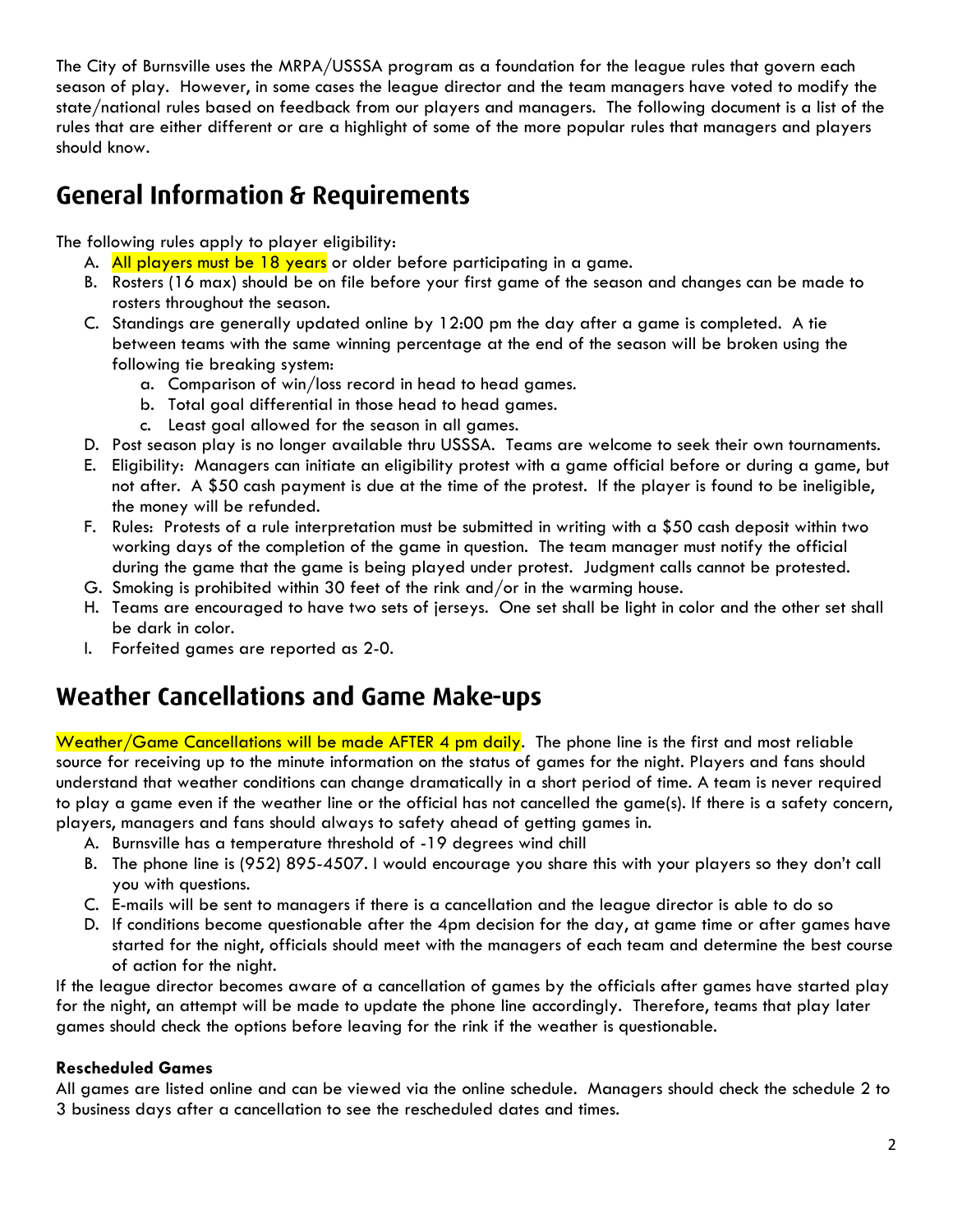## **Rule 1: The Rink**

- A. The City of Burnsville uses North River Hills Park Rinks #1, #2 and #3 for league games on Monday and Friday nights
	- a. North River Hills Park: 11501 19th Avenue, Burnsville, MN
- B. Game times will vary between 5:30pm, 6:30pm, 7:30pm, and 8:30pm
- C. Northview Park, located at 14831 Deerwood Drive in Burnsville, also has broomball nets for practice purposes

# **Rule 2: Equipment**

- A. Game Ball: Shall be 2.5 in size, with a laces molded cover of 32 panels or more, approximately 47cm in circumference with a weight of 275 grams inflated. Baden 332 is the recommended game ball. **Each team must provide one good conditioned game ball at the start of each game. Failure to do so will result in a minor penalty at the start of the game.**
- B. Required Players Equipment:
	- a. Jerseys of similar color
	- b. Commercially produced broomball shoes or commercially produced shoes
	- c. Brooms:
		- 1. Must be commercially produced for broomball
		- 2. Shall not exceed 53" from tip of the broom to the end of the handle
		- 3. Maximum weight of 32 ounces
		- 4. Tape is allowed on the handle. However, no electrical or plastic tape
- C. Recommended Players Equipment
	- a. Helmets are highly recommended for league play and are mandatory in post season play
	- b. Gloves, commercially produced for hockey or winter wear
	- c. Mouth protectors
	- d. Pads (elbow, knee, shins)
- D. Goalie Equipment
	- a. Helmets with a face protector are **mandatory** for goalies
	- b. A hockey-type arm blocking pad is legal
	- c. Hockey-type goalie leg pads are not allowed
	- d. All other equipment should be the same as normal players

#### **Rule 3: The Game**

- A. Two teams of six players each on the ice with not more the 16 players to a team. The home team will have choice of ends at the start and teams will switch at half-time. Game time is forfeit time except for the first game of the evening. A five minute grace period will be allowed for the first game
- B. The "team manager" for the game is the person who meets with the official before the start of each game.
- C. Only official rostered coaches and players can be on the rink or in the player's area. Fans, pets, children under the age of 18 and fans are not permitted in these areas at anytime.
- D. There shall be two periods of 22 minutes with a 3 minute intermission. The last three minutes of play in the SECOND HALF will be stopped time IF the goal differential is 3 or less.
- E. M**ercy Rule** (8 goal differential) If the difference in score is or becomes eight goals or greater, at or after the eighteen minute mark (3 minutes left in the game) of the second period, the game will be stopped.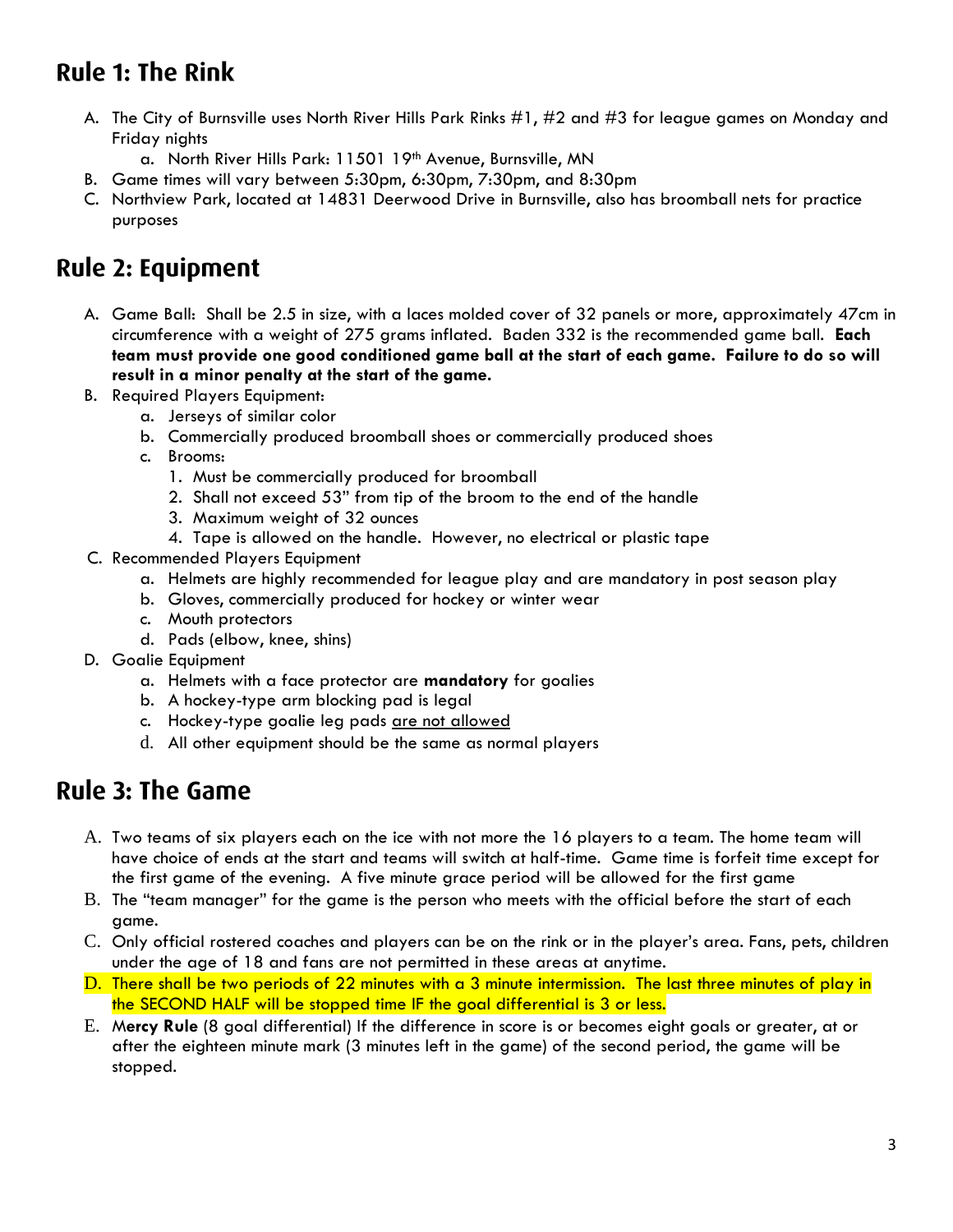- F. Games which are tied after regulation play has expired shall be resolved through sudden death overtime. Teams shall be reduced to four players with no player allowed to stand in the crease area unless the ball is in the crease.
- G. A game becomes official after one complete half of play if a game cannot be completed in its entirety for any reason.
- H. The ball will be put in play by a face-off with the ball on the ice. Players' shoulders should be square, with broom tips on the ice. All team members must be on-side. Play will begin when the official blows the whistle.
- I. Burnsville uses a floating blue line in league play. Once the zone has been established on-sides, the red line (not the blue line) becomes the line the ball has to pass to clear the zone.
- J. Only the goalie is allowed to be in the crease unless the ball is in the crease
- K. Icing is called when a player hits the ball from behind his **defending blue line** and it travels untouched over the opposing goal line and is first touched by an opposing player other than the goalie. Icing will be waived off if the goalie leaves the crease and/or makes an effort to play the ball.
- L. A goal is scored when the ball enters from the front of the net and passes over the entire goal line between the posts as the result of a legal hit or deflection.
- M. A protested game can result when there is a difference of opinion on the ice between the protesting team and the official regarding the application or interpretation of an official rule. A team must follow the protest procedure correctly for the protest to be considered by the league director.
- N. A 5 minute grace period is given to teams for the first game of the day on each rink. If the grace period is used to delay the start of the game, that time will come off of the official game time allotment.
- O. In the event a penalty shot is called by the official, the shot shall be performed to that similar to the game of hockey. The ball shall be placed at the blue line. On the whistle, the player may move the ball towards the net and shoot at anytime. If the ball stops moving in a forward direction, the attempt fails.

#### **Rule 4: Players and Substitutes**

- A. Each team should have a team captain who will be the only player allowed to address the official
- B. Substitutions may be made at anytime provided the player coming off the ice must have a hand on the board in the bench area before the substituting player enters the ice.
- C. Players serving penalties must remain in the penalty area for the entire time of the penalty
- D. A player is prohibited from playing if they are bleeding and must come out of the game until the bleeding has stopped and the wound is covered.

#### **Rule 5: Playing the Ball**

- A. The ball cannot be played above shoulder level Minor Penalty (3 minutes)
- B. Playing the ball between your waist and shoulder will result in the play being blown dead and a faceoff down in the offending team's defensive zone.
- C. The broom may be carried at any height, but if injury occurs, a Major Penalty (6 minutes) will be assessed.
- D. Brooms may not be thrown Misconduct Penalty (12 minutes) and a penalty shot
- E. The ball may be stopped with the hand or foot.
- F. The ball may be passed to another teammate with the foot.
- G. Inside the defensive teams own blue line area, defenders may pass the ball with their hand to another teammate. If this happens outside of the defensive blue line zone, play shall be stopped and a faceoff should occur deep in the defensive team's zone.
- H. No player other than the goalie may trap or carry the ball- Minor Penalty (3 minutes)
- I. The goalie may hand-pass the ball in any direction to a teammate provided it is touched by a teammate inside the defensive blue line zone. If the ball carries beyond the blue line before being touched, play shall be stopped and a faceoff shall occur deep inside the defensive zone.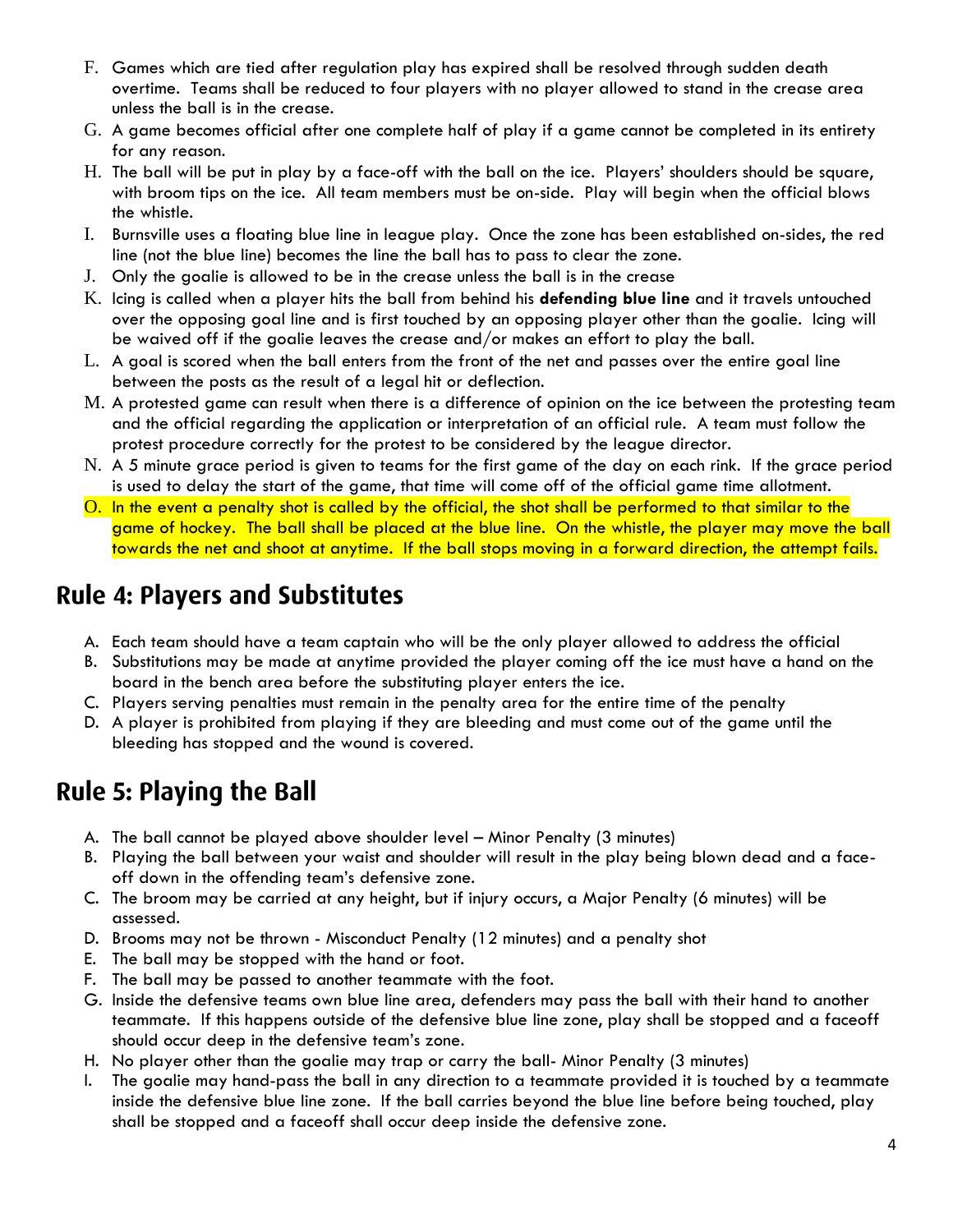- J. A player who leaves his feet to play the ball will receive a penalty if he initiates dangerous contact with an opponent – Minor Penalty (3 minutes)
- K. No player shall freeze the ball other than the goalie in the crease Penalty Shot
- L. Delay of game will be called if a team intentionally causes the ball to leave the rink- Minor Penalty (3 minutes)
- M. Teams are responsible for retrieving any ball that leaves the rink. Failure to do so may result in a delay of game as determined by the official – Minor Penalty (3 minutes)

## **Rule 6: Officials**

Officials are contracted employees through the City of Burnsville. As such, they are authorized and required to enforce the rules that govern league play. Officials have the power and should use it with discretion to order managers, players and fans to do or not do any act within their judgment to manage the game and to enforce the rules of play. Officials are required to obtain team and player names involved in any incident that leads to an ejection. Any persons refusing to cooperate with an umpire will receive additional disciplinary actions. An official can also eject players one by one until the team cooperates or there are not enough players remaining to complete a game. Their duties are as follows:

- A. The game will be administered by one official who will be responsible for time, scoring, and general play and reporting of the score to the director.
- B. The referee shall have sole authority and control of the game. The decision of the referee shall be final and there shall be no appeal. The referee shall enforce all rules and shall rule on situations not covered in these rules.
- C. The referee will call the game by moving along the side boards between the blue lines and then enter into the zone once control has been established.
- D. Penalties enforced: Holding, icing, high-broom, hooking, slashing, interference, misconduct, cross-checking, tripping, elbowing, roughing, hand pass, checking
- E. The official shall call in the results of each game at the end of each night including the scores of the games and any issues that took place in the games if applicable

At times it is possible that an official is late to a game or fails to show at all. If that happens to your team and more than 5 minutes have elapsed from the scheduled game time, the teams should jointly agree to one of two choices:

- A. Choose to not play the game and have the game rescheduled (knowing weather issues in February could prevent this) by the league director.
- B. Choose to find a person who can stand in as the official until the scheduled official arrives. This person will be paid if they work a complete game at the general official rate. If you choose to play the game with the stand in official:
	- a. The game is official regardless of how the stand in official performs
	- b. The winning team should report the score of the game to another official at the complex or to the league director via phone or email before 10:00 a.m. the next day.

Note: If teams cannot reach an agreement, the game will be rescheduled.

#### **Rule 7: Penalties**

Officials will use the following penalty calls during league play (all running time):

- 1. Penalty Shot
- 2. Minor penalties: 3 minutes
- 3. Major penalties: 6 minutes
- 4. Misconduct penalties: 12 minutes (subject to additional league penalties)
- 5. Game Misconduct: remaining portion of that night of games and all of the next scheduled week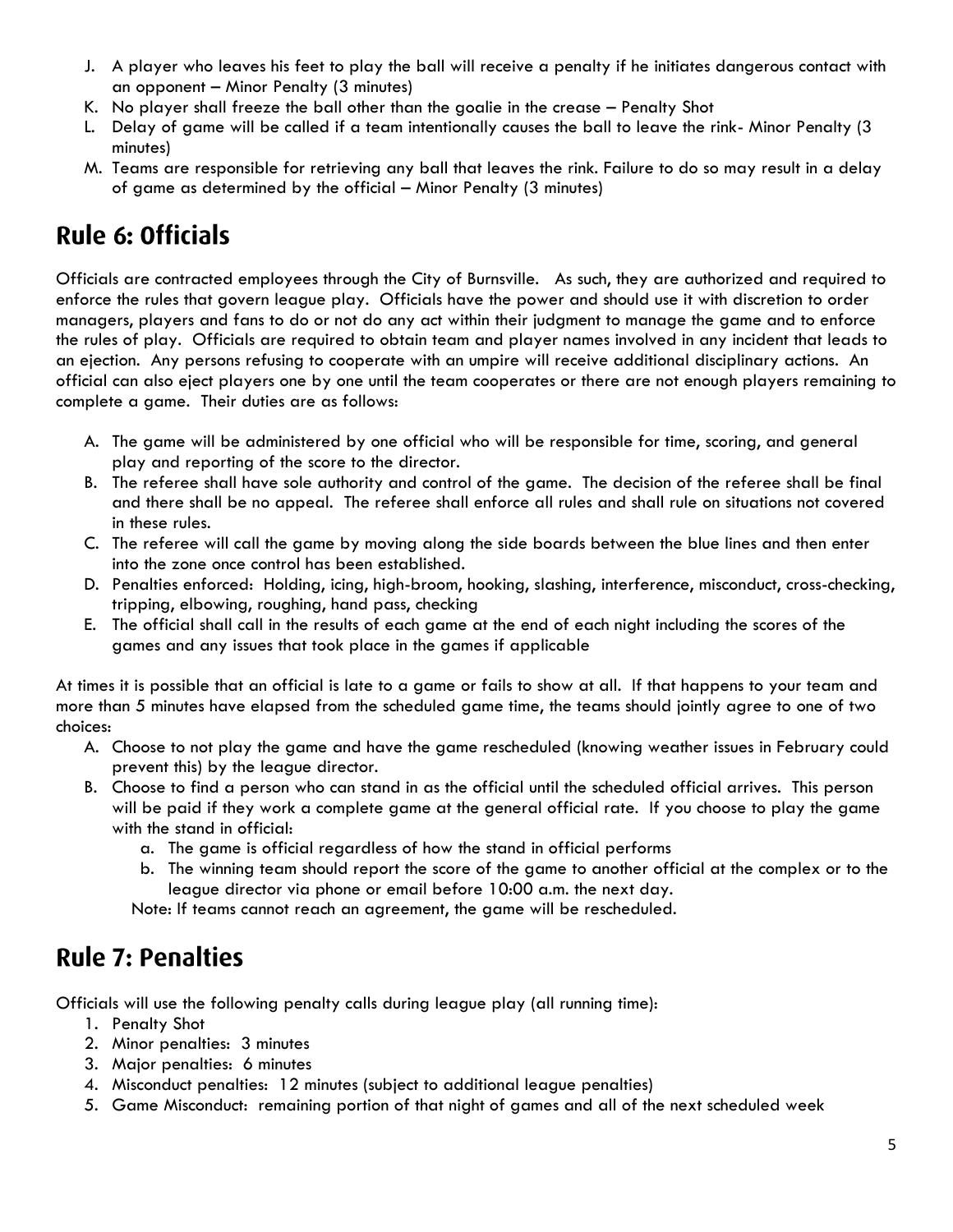## **Rule 8: CO-REC RULES**

The City of Burnsville will be using a consistent rule book that has been established by the S.O.R.R. Broomball League.

- A. The game is played 6 vs. 6 with 3 men and 3 women
	- a. The minimum number of players needed to start and/or finish a game is four. When playing with four players, you can have 2 men and 2 women or 3 women and 1 man. When playing with five players, you may play with 3 men and 2 women or vice versa.
- B. You can kick the ball to a teammate (see rule 5). The only time a kick is not allowed is when a player kicks the ball with the sole purpose to clear the zone. A kick pass to a teammate to clear the zone is allowed.
- C. Anything other than incidental body contact when playing the ball is not allowed (see rule 5). There is no such thing as a legal check; it is simply not allowed.
- D. Goals Scored:
	- a. Men's goals shall count as one point towards the team's score
	- b. Women's goals shall count as two points towards the team's score
- E. Substitutions may be made at any time provided the player coming off the ice must have a hand on the board in the bench area before the substituting player enters the ice.
- F. Awards:
	- a. League winners will receive a check of \$150 sent to the manager.

## **Rule 9: Sportsmanship**

#### **Burnsville Sportsmanship Policy**

The City of Burnsville offers a variety of competitive and recreational leagues. However, in all leagues, it is required that managers, coaches, players and fans treat their opponents, umpires and other fans appropriately. If individuals fail to display good sportsmanship before, during or after a game while on or near city property, their actions can be viewed as a violation of our sportsmanship requirements.

An official, the league director, or another agent of the Burnsville broomball program has the authority to utilize any of the tools in any combination to maintain control and the integrity of the game:

- A. A warning
- B. Request that a manager voluntarily choose to remove a player from the game (prior to ejection)
- C. An ejection : no warning required (player must supply proper name or the player, manager and team may face additional penalties)
- D. Termination of the game

The base time period for an ejection is 1 weeks from the date of ejection and the player/coach is on probation for 1 year. This includes all games/teams the player/coach is involved during that time. If a player is ejected or a game is terminated as a result of continued unsportsmanlike conduct, the league director may increase the length of the ejection and may choose to forward a report on to the state MRPA office for review. The league director reserves the right to increase or decrease the length of a suspension after reviewing the details of the incident.

If a player/coach is ejected, the individual has 24 hours to contact the league director via email or phone to appeal his/her ejection. Failure to contact the league director is a sign of acceptance of the penalty chosen by the league director. Ignorance of this rule does not grant one additional time to appeal his/her ejection.

**Insurance:** Be aware that there are inherent risks to playing the game of broomball. Injuries may occur due to collisions with other players, running into the boards, etc. The City of Burnsville does not provide insurance for the participants of our leagues. Each player as a result of participation in the league assumes all liability and risk of